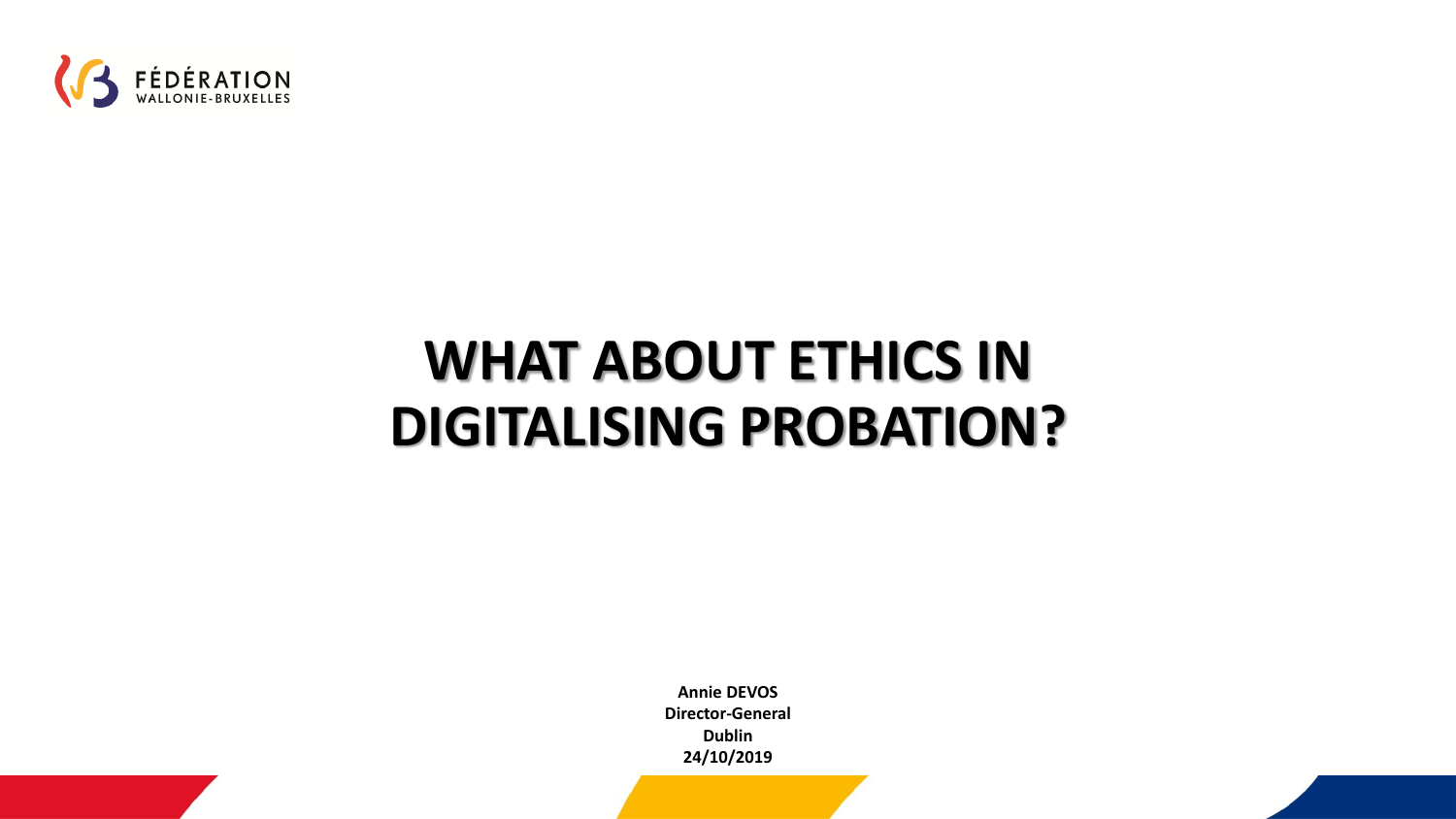### ••• **1. Just a question of words?**

#### **« Artificial intelligence »**

*Definition of "intelligence"* :

- The **ability to learn, understand and think** in a logical way about things; the ability to do this well
- **Secret information** that is collected, for example about a foreign country, especially one that is an enemy; the people that collect this information
- **Notion of control**
- **Simulation of human intellectual processes:** learning, reasoning, autocorrecting

Intelligence. 2019. In *Lexico.com powered by* Oxford University Press. Retrieved September 26, 2019, from https://www.lexico.com/en/definition/intelligence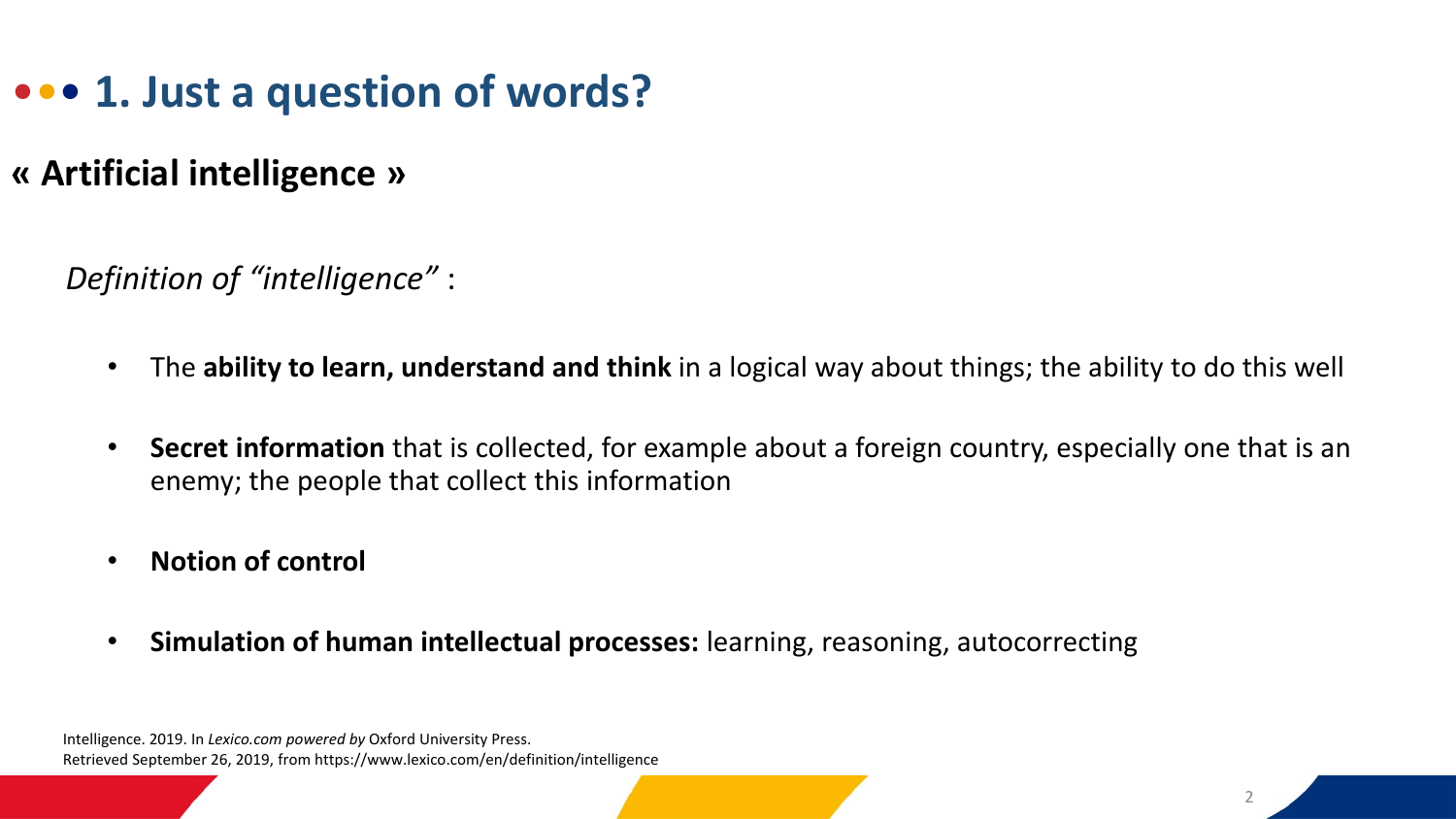••• **1. Just a question of words?**

**Two types of A.I.**

**Strong artificial intelligence**

VS.



**Weak artificial intelligence**

*deep learning*, self-learning machines

*carrying out tasks through algorithms*

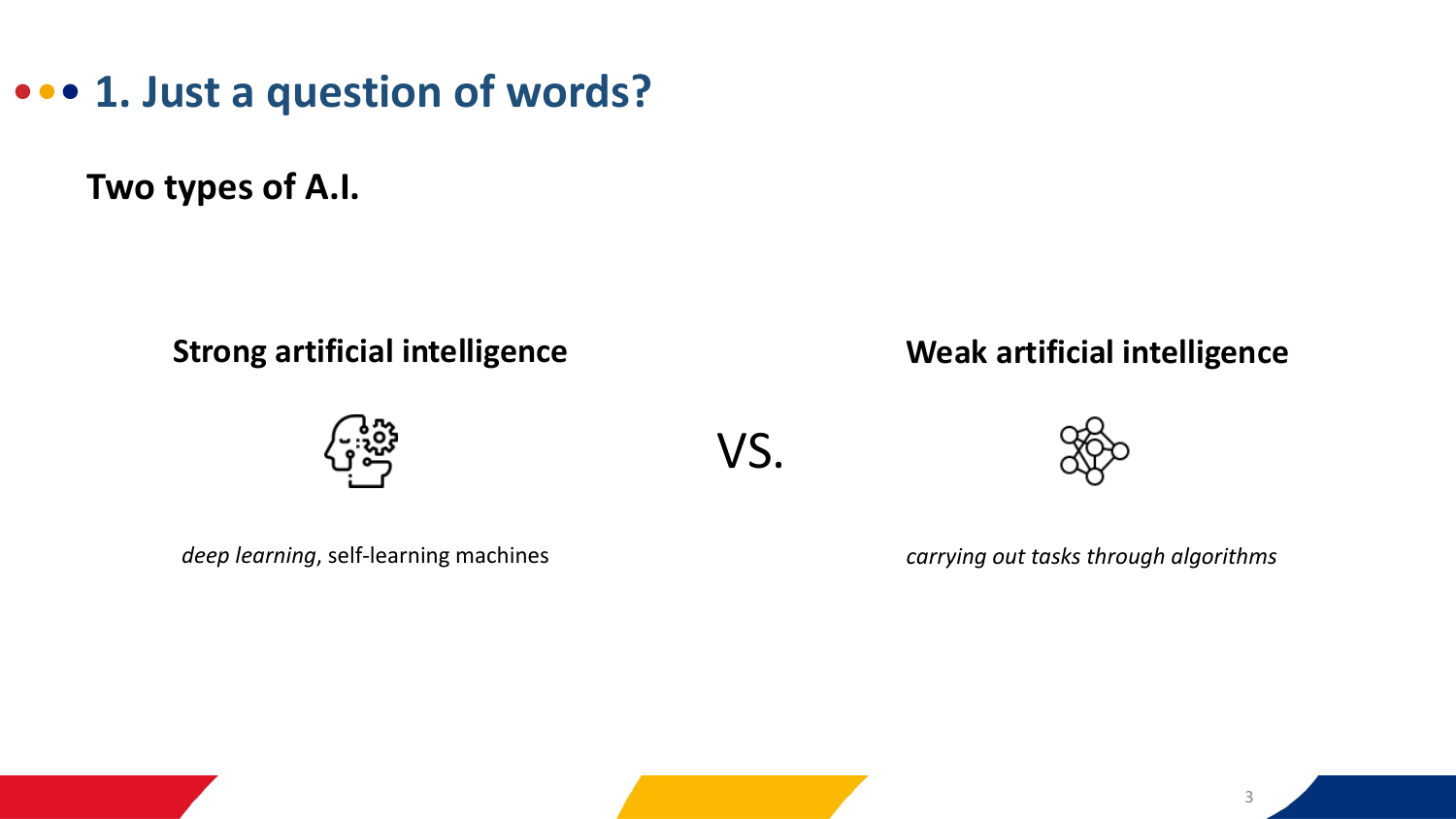••• **1. Just a question of words?**



*Cloud* **«** *Cloud* **»** 



*Misnaming things adds to the misfortune of this world.*

Albert Camus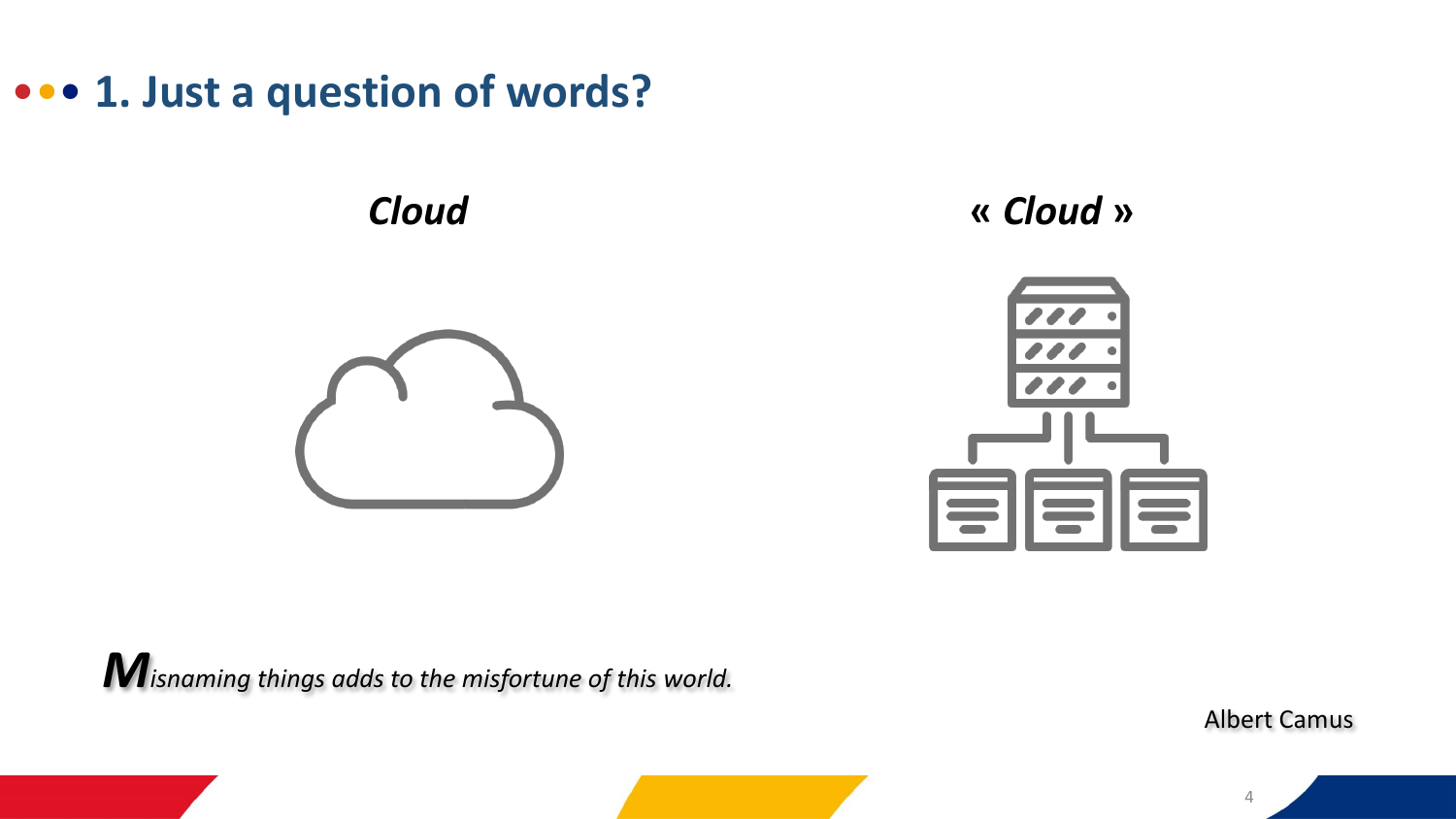### ••• **A fast evolution**



Source: GN, Chethan Kumar. "Is Artificial Intelligence Real or Is It Just a Hype of This Decade??" *Medium*, Towards Data Science, 17 June 2019, towardsdatascience.com/artificial-intelligence-real-or-isit-just-an-hype-of-this-decade-fear-what-learn-history-go-game-ac4476badf1b.

5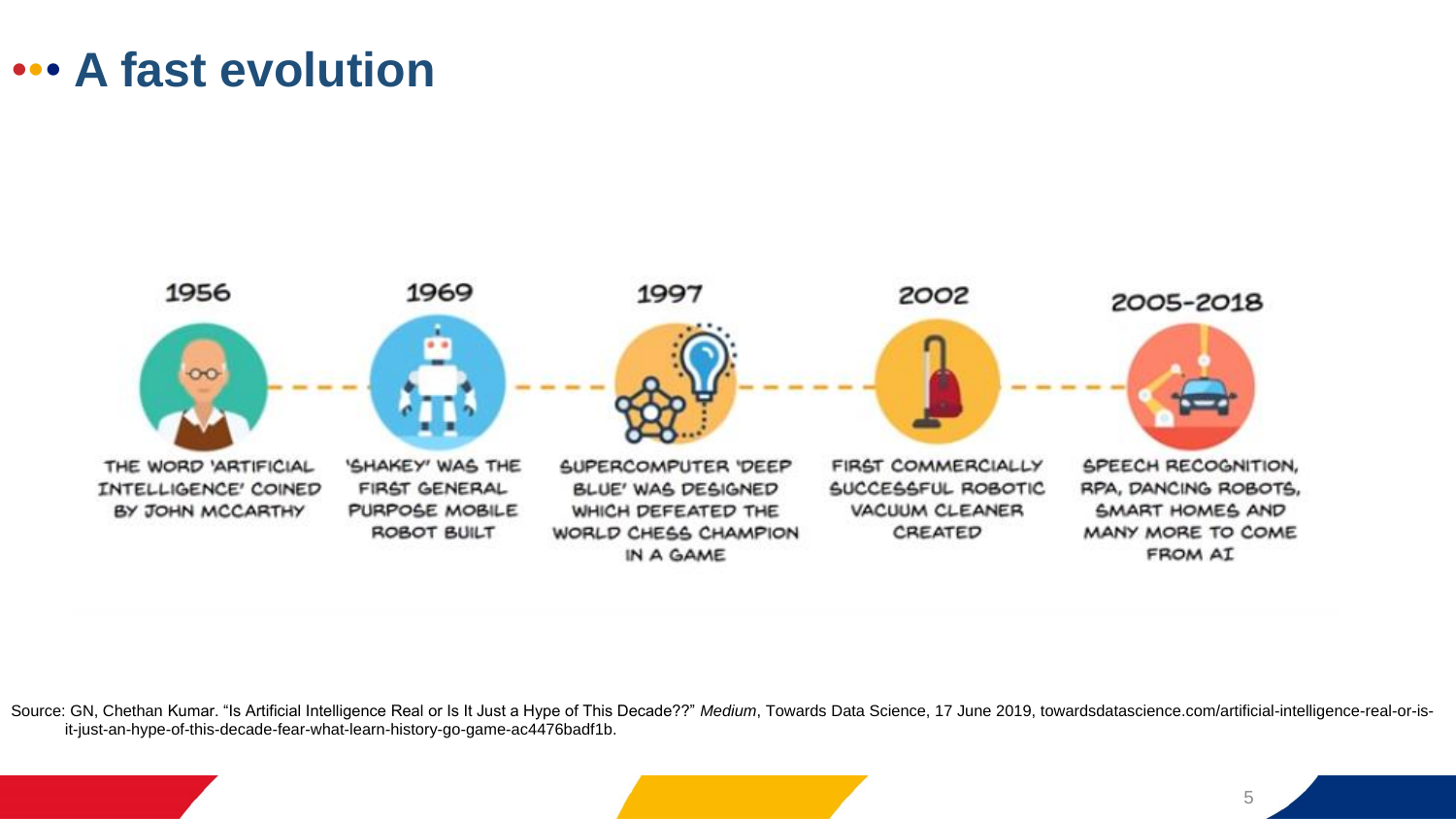#### ••• **2. Our environment**

**V**olatile – fast-changing and unpredictable

**U**ncertain – *surprise effect, unexpected*

**C**omplex – complex and misunderstandable *interactions*

**A**mbiguous – *difficulty to see clearly*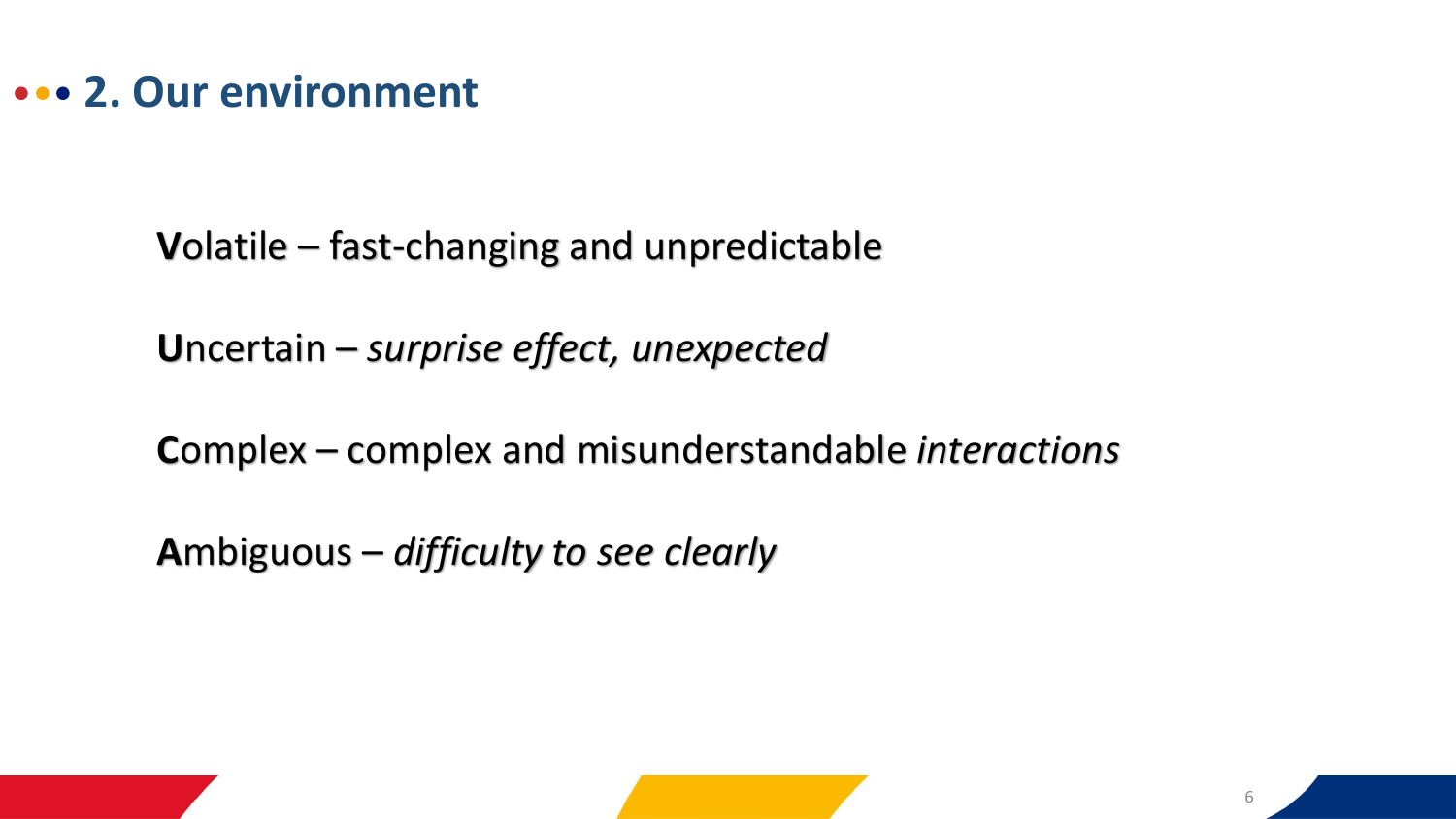## ••• **3. Specificity of our work**

- **Inherent nature of work**
- **Purposes of the sentence**
	- Reminding the law
	- Compensating for the society and the victim
	- Rehabilitating or reinserting
	- Incapacitating
- **Visibility of the sentence**

*"Justice must not only be done but it must also be seen to be done"*

 $\rightarrow$  Political and media environment



*Source: (R. c/Sussex Justices, ex p. Mc Carthy, 1924)*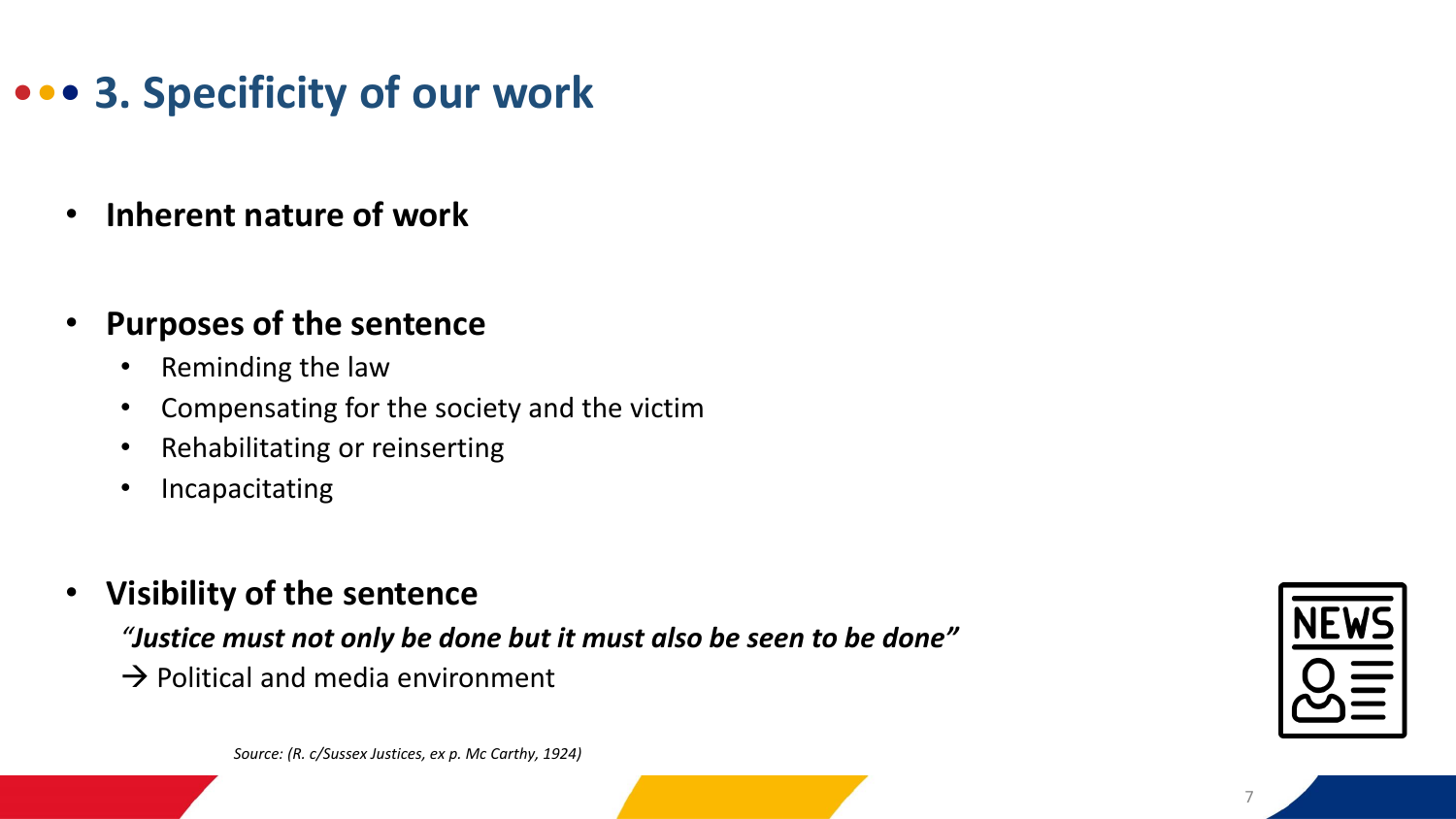#### ••• **4. Data-centric era**

- Massive collection of data + data-centric orientation
- Automatisation of data and metadata exploitation
- Construction of models
- High risks of data manipulation
- Need for ethical safeguards for a virtuous use of data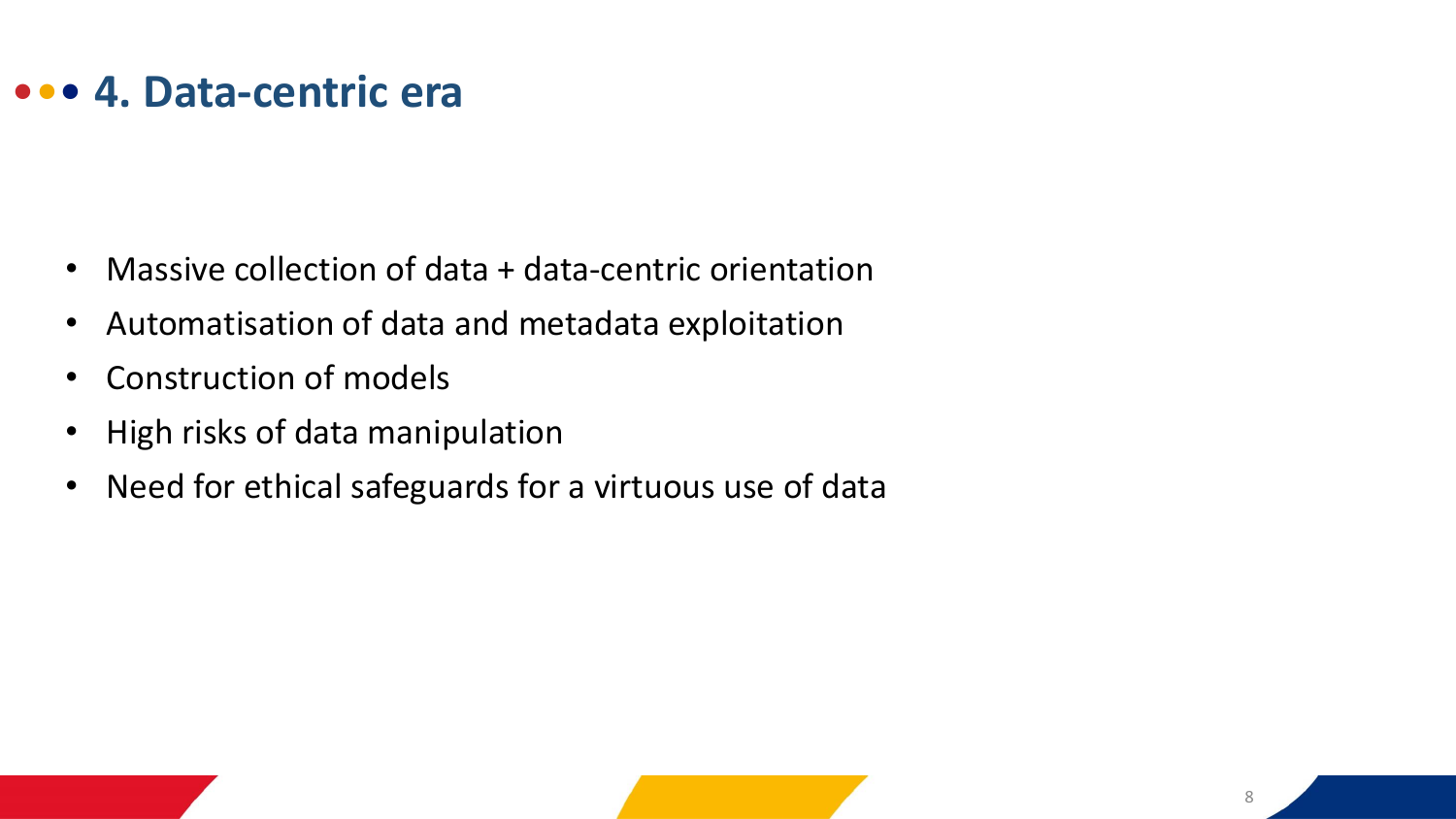### ••• **5. Why do intelligent algorithms lead to wrong tracks?**

- **Algorithms understand things literally**
- **Algorithms are black boxes**
- **Setting algorithms may be destructive**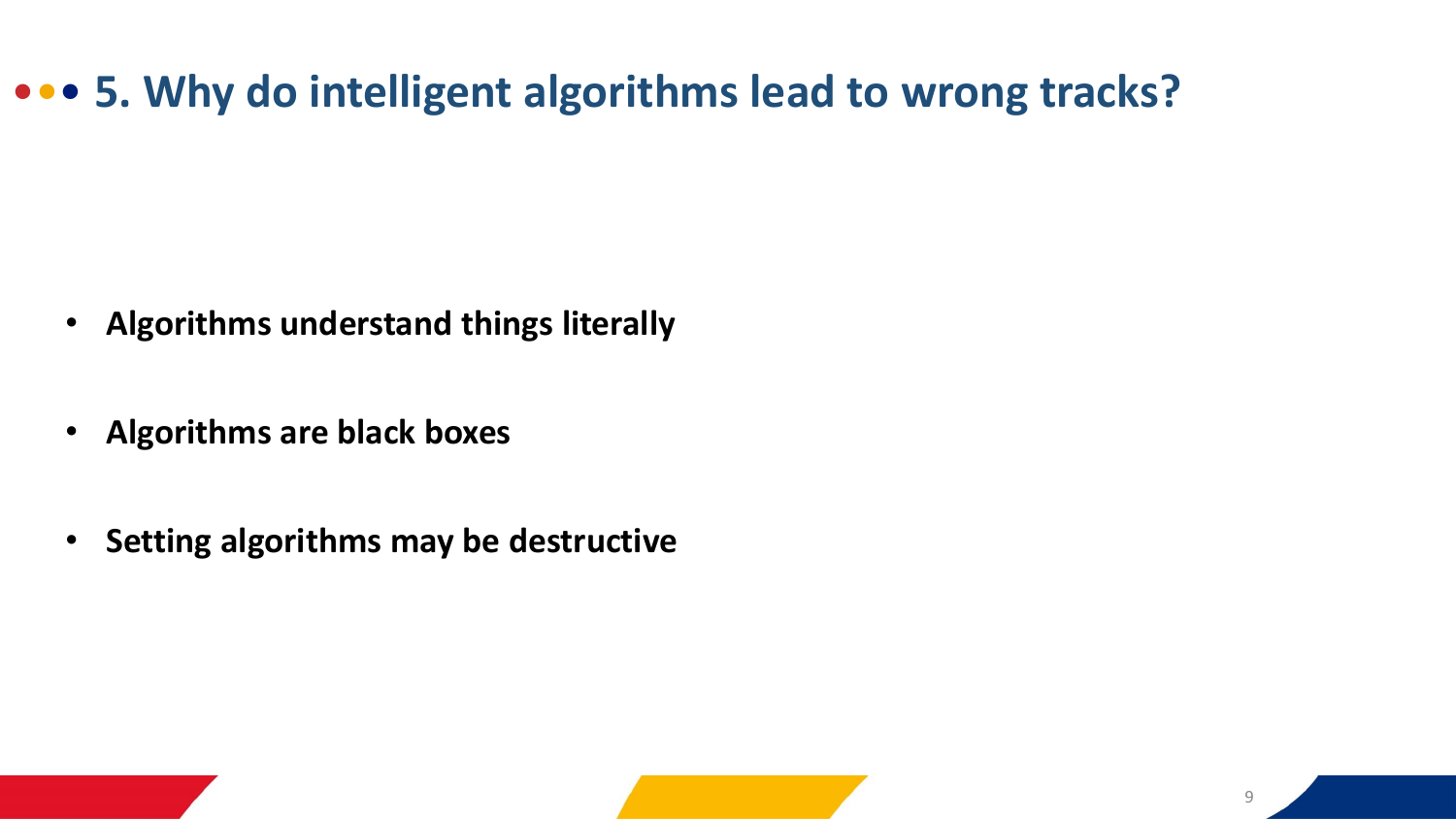### ••• **6. The good choice of data?**

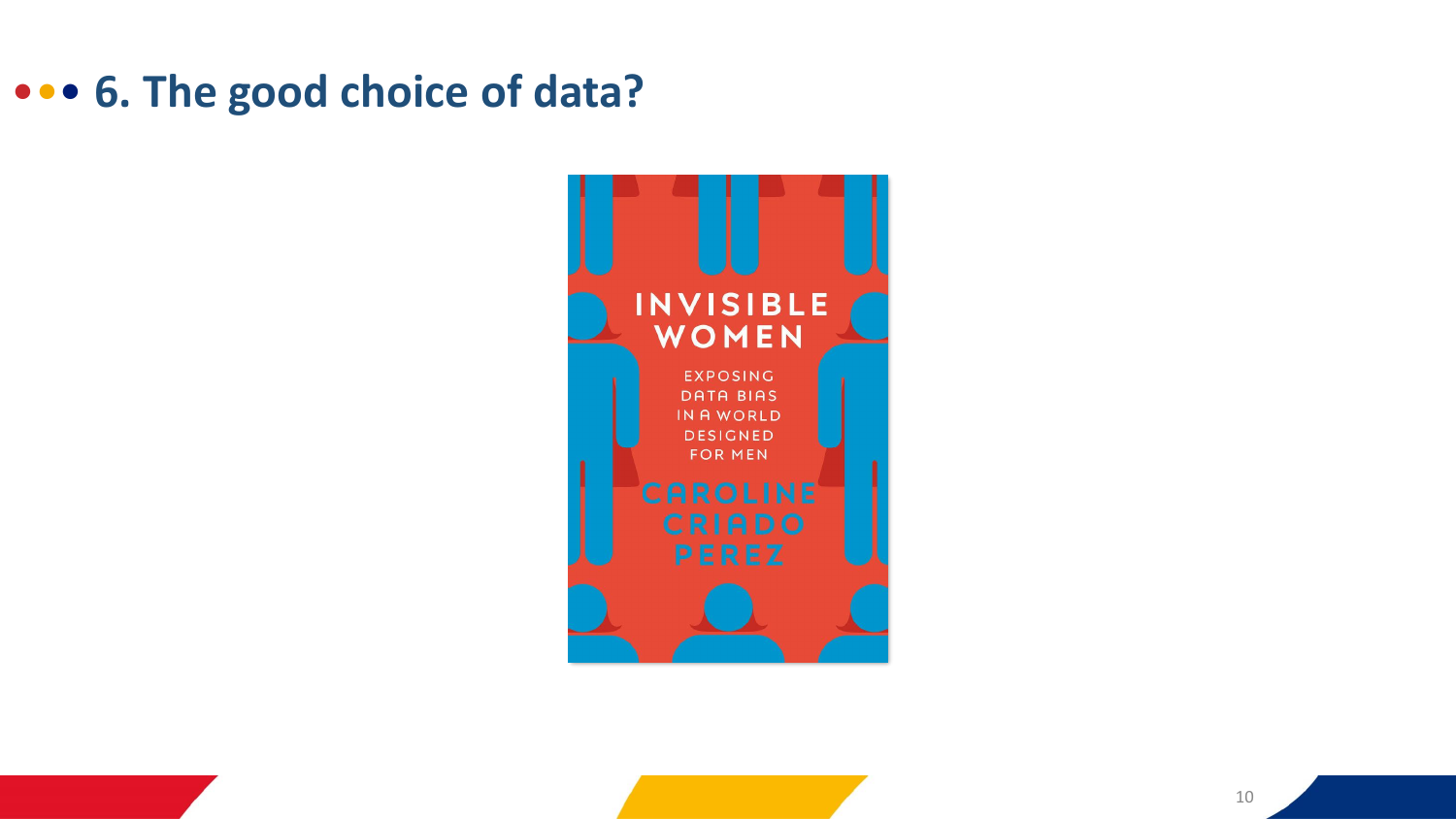### ••• **6. Ends and means**

- Possessing data does not justify its use: « *just because we can do something doesn't always mean we should* » (Gartner)
- No organisation exists to process privacy-related data but they are a means to serve the goals of the organisation
- It is necessary to reflect on the meaning of data use
- It is also necessary to reflect on the proportionality of data use in regards to the goal
- Data-centric approach has no value if the human value is left behind (Gartner)
- Respecting the law does not mean being ethical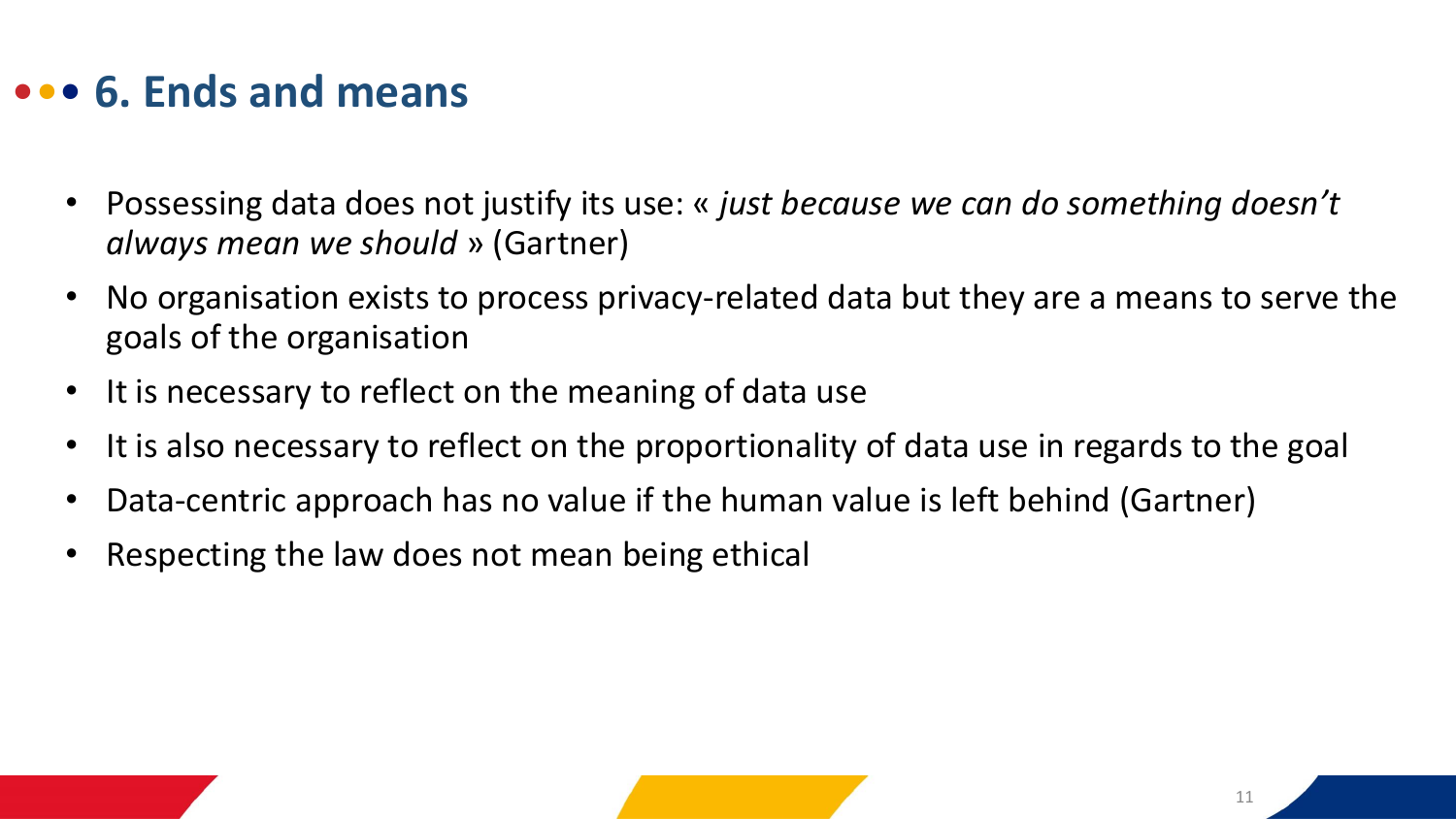### ••• **6. Ends and means – attention points**

- Need to be explicit on ethical data-use and formalise it
- More than a code of conduct or a check-list, questioning must be persistent
- There is a human being behind each piece of data  $\rightarrow$  avoid harming our partners, our staff, our core business, the citizens we are assigned to
- *Doing the right and moral thing especially when no one is watching* (Gartner)
- Giving people access to their own data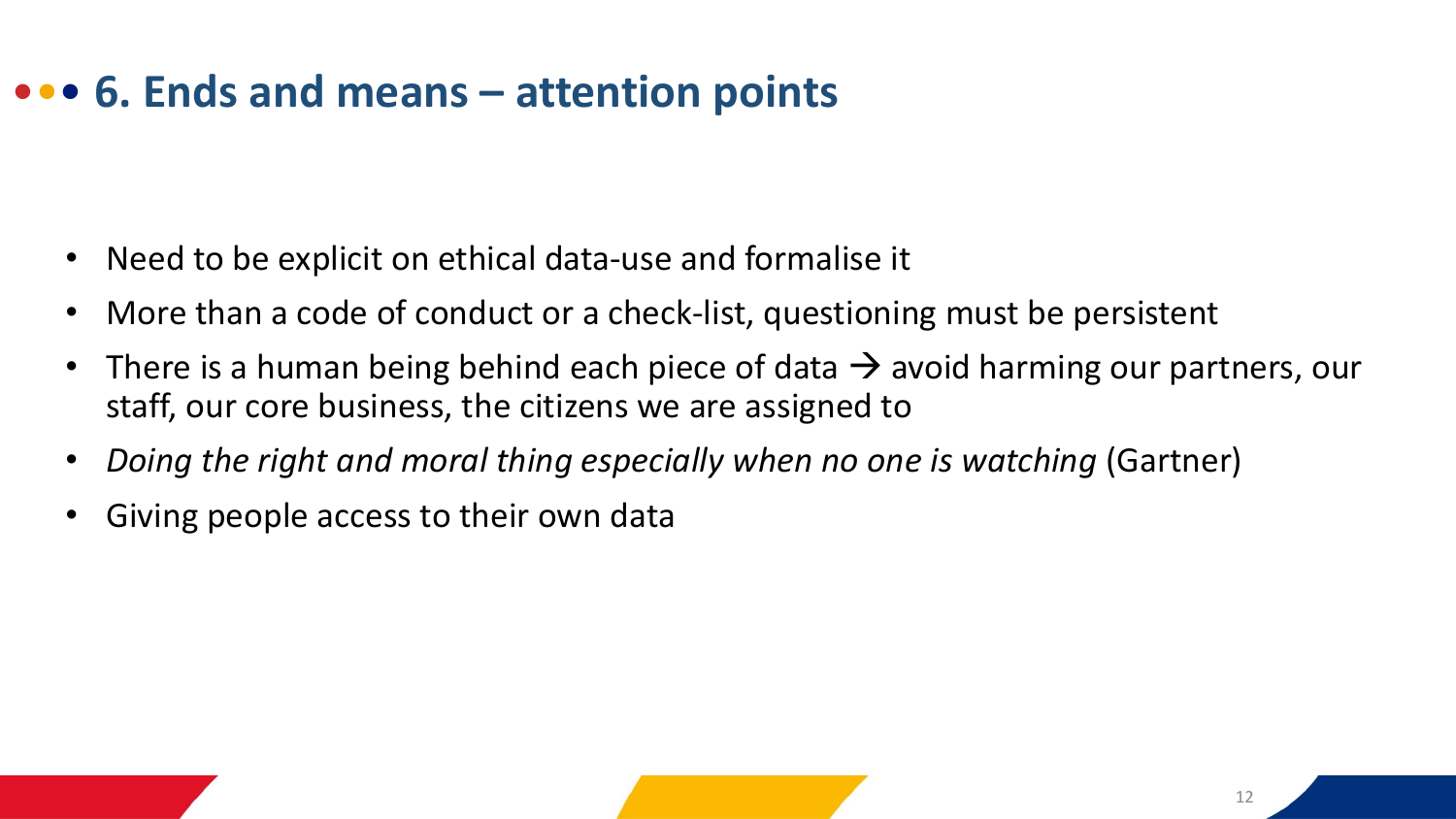### ••• **7. When does the ethical problem arise?**

*« If people's lives and livelihood are to be significantly affected by it [new technologies] it is in itself an ethical question »* (Mike Nellis)

Technology must be at the service of professionals, not the contrary

- Accessiblity to information
- Complementarity
- Nothing replaces the human contact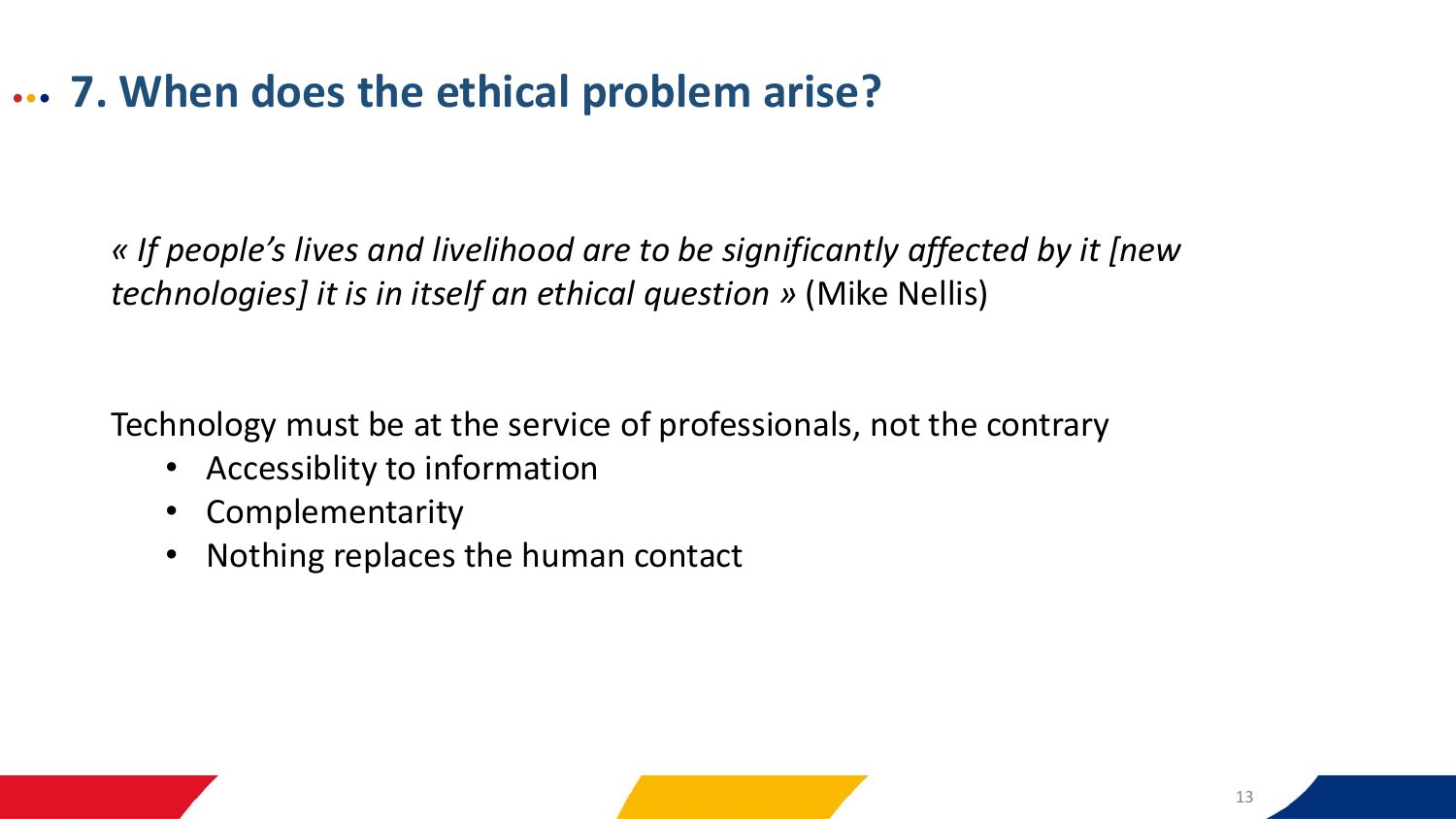## ••• **8. A judiciary look: a robotic judge or an assisted judge?**



14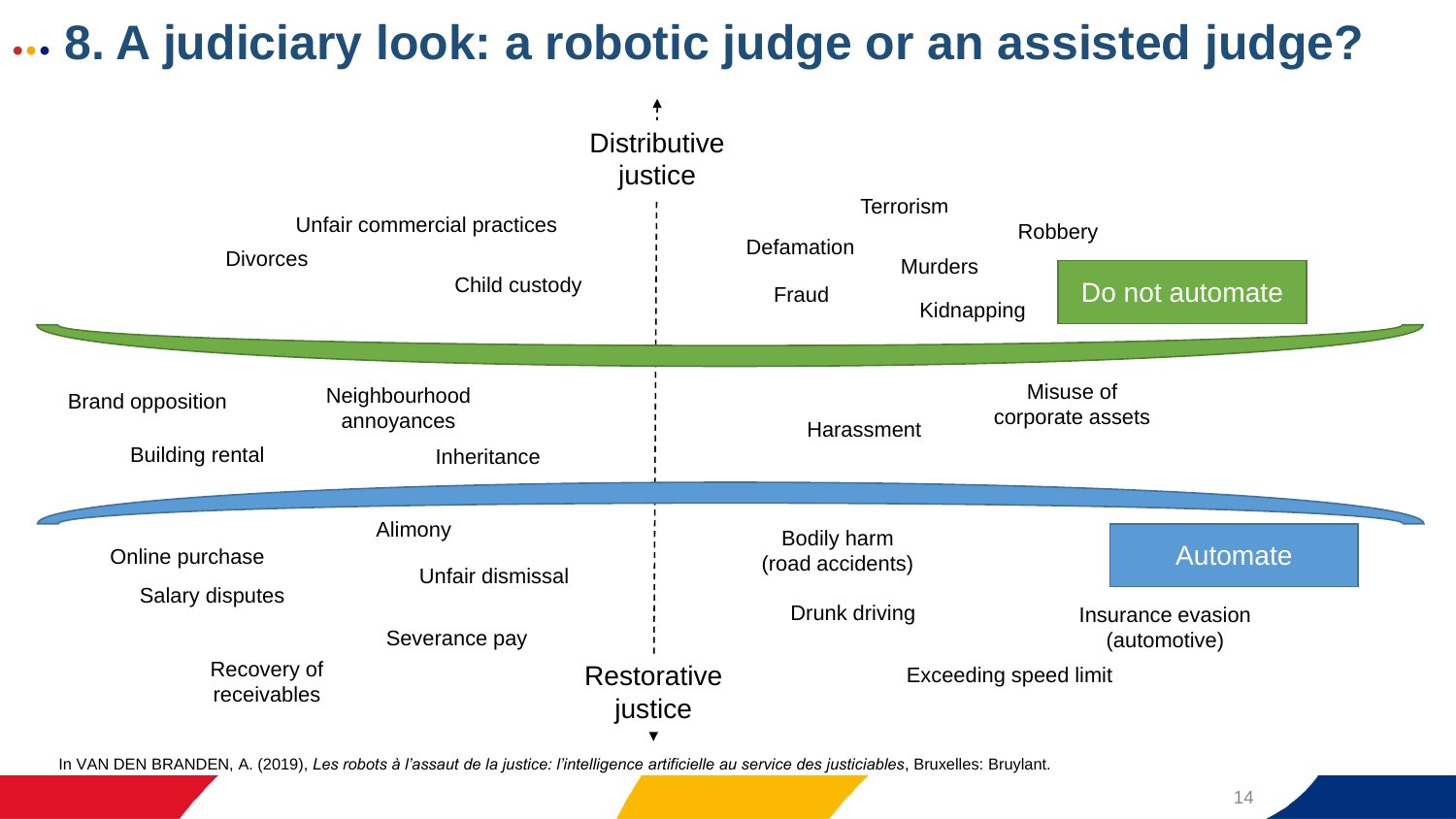#### ••• **9. Mass supervision**

Prison population in 1991, 2000 and 2010

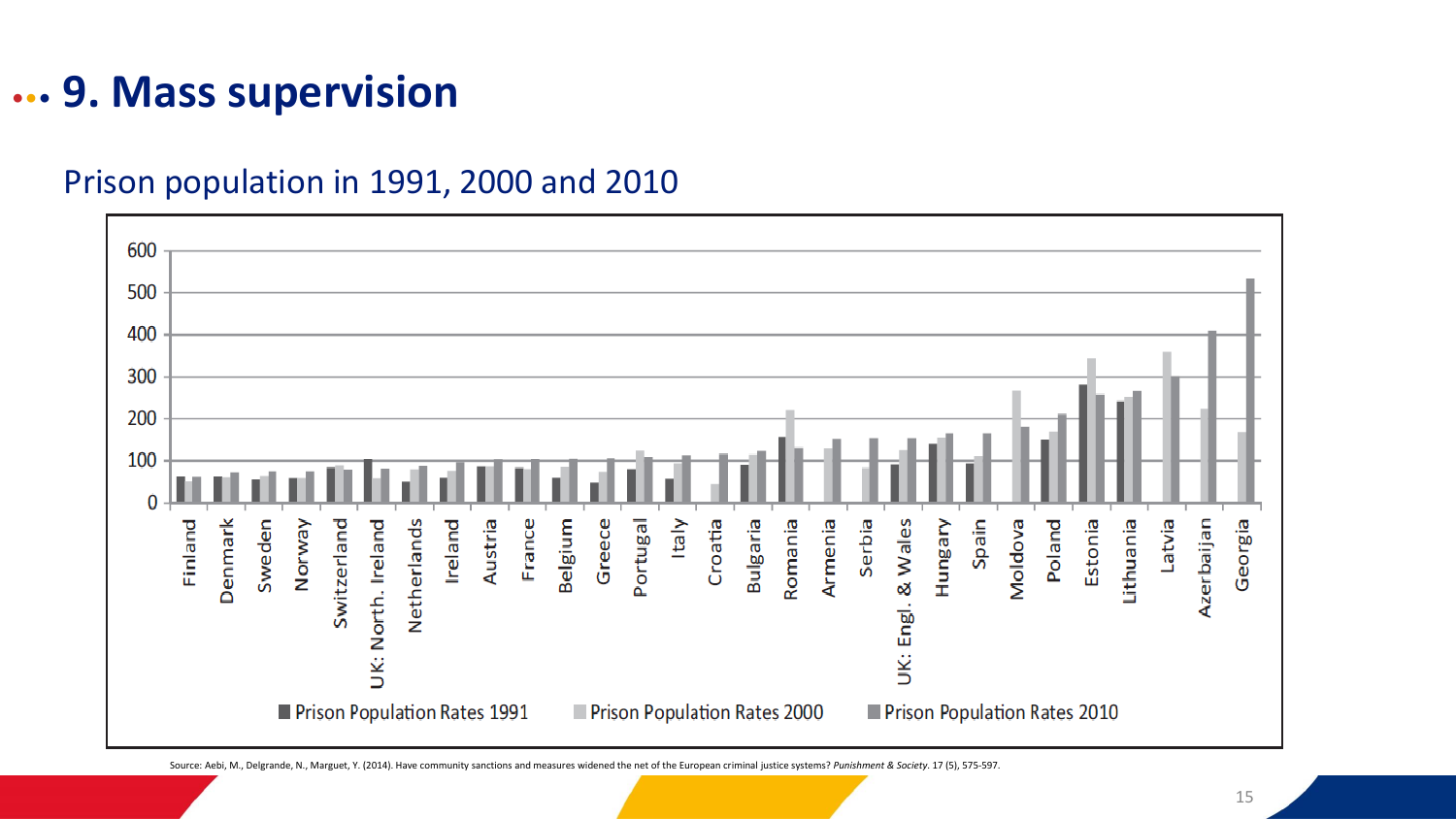### ••• **9. Mass supervision**

#### Prison population and people under CSM in 2010



Source: Aebi, M., Delgrande, N., Marguet, Y. (2014). Have community sanctions and measures widened the net of the European criminal justice systems? *Punishment & Society*. 17 (5), 575-597.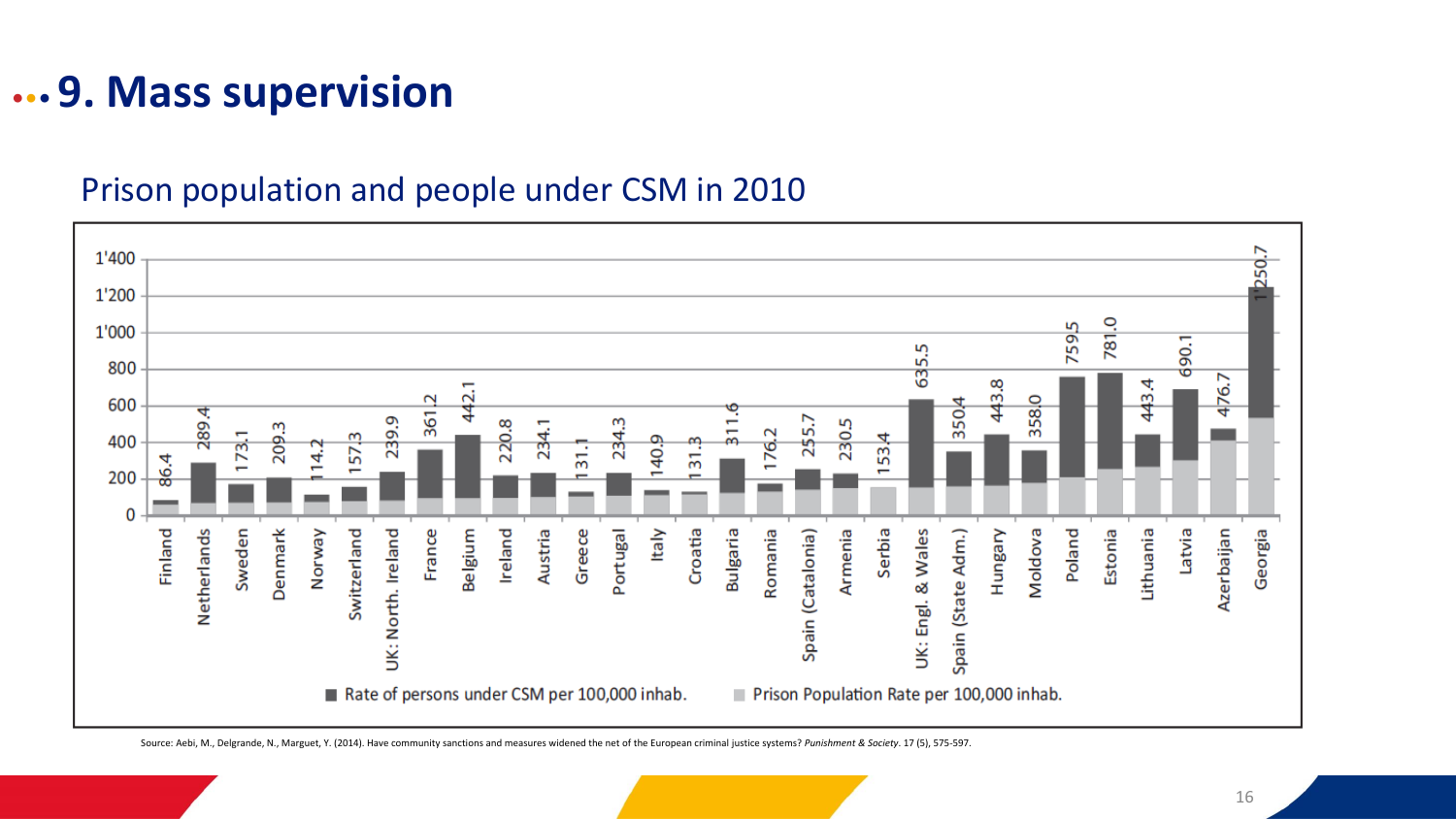#### ••• **9. Mass supervision**

➢ Quantitave increase of people under CSM

 $\triangleright$  More and more intrusion in the intervention

➢ From reintegration to risk management?

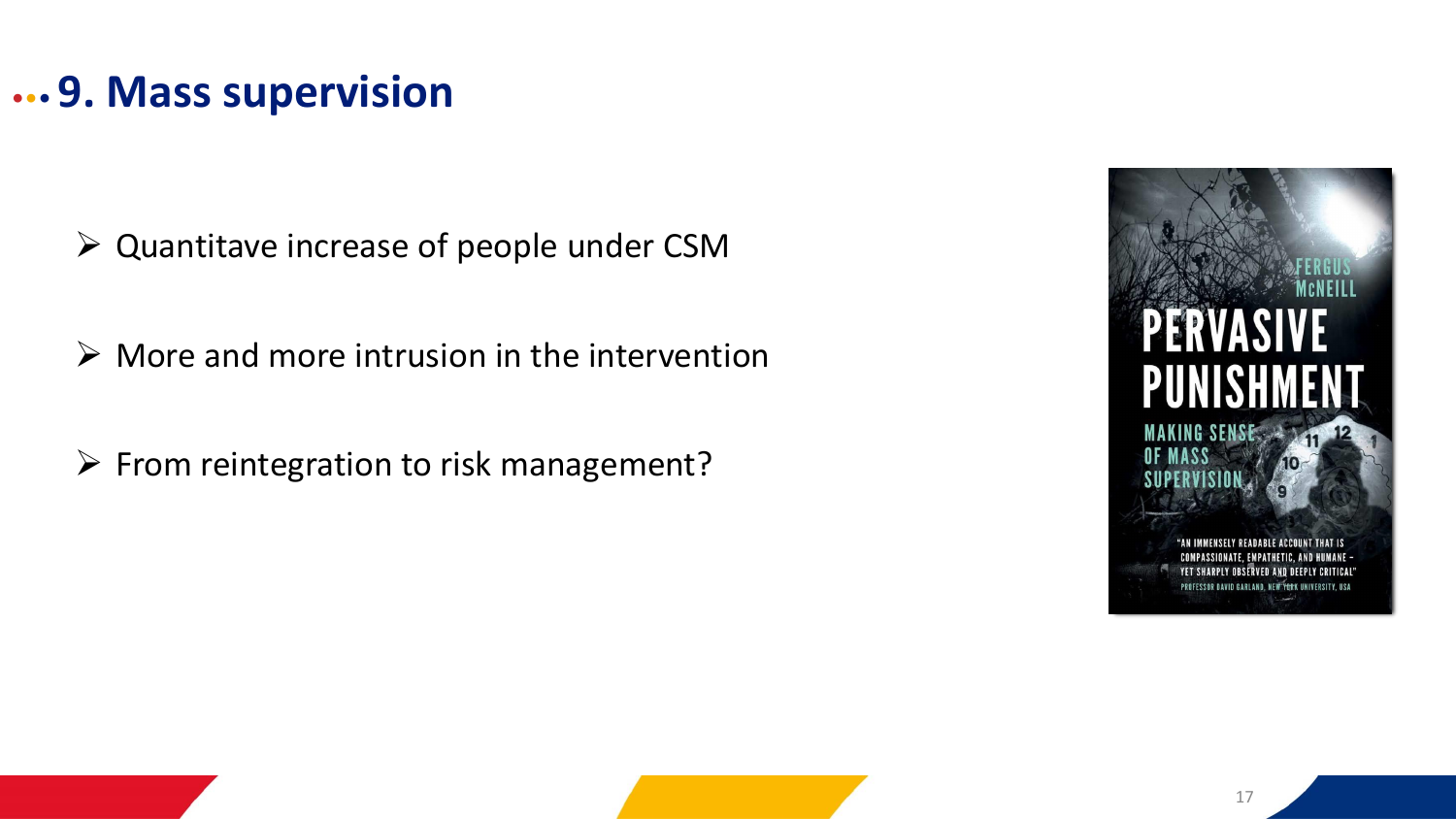### ••• **10. What role does the private sector play?**

#### **Turnkey solutions of the private sector**

- Differing interests
- Machinery of procurement processes and unbalance of forces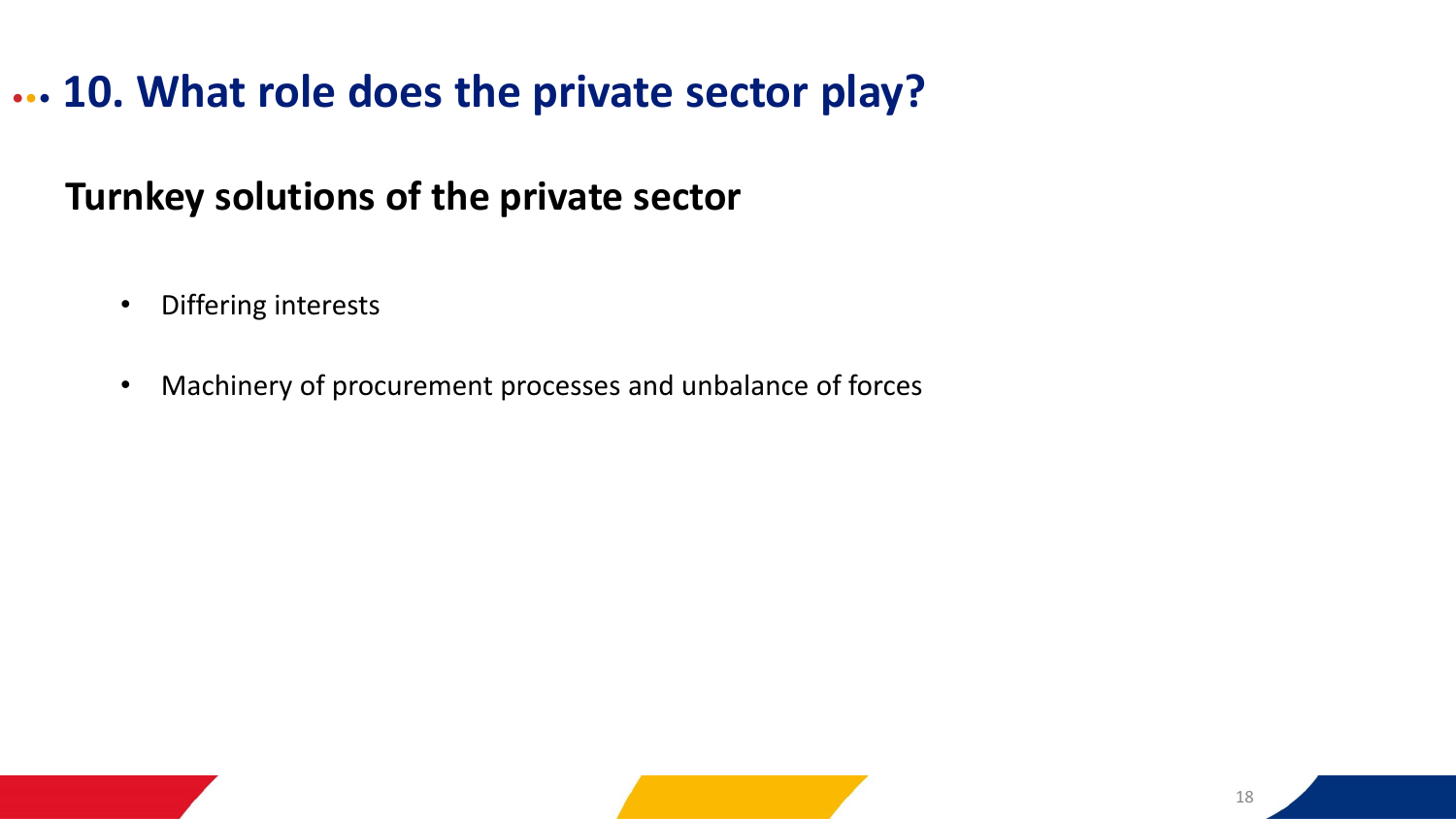### ••• **A track to implement a digitalisation strategy**



#### Design with users

Research with users to understand their needs and the problems we want to solve. Conduct ongoing testing with users to guide design and development.



#### Iterate and improve frequently

Develop services using agile, iterative and user-centred methods. Continuously improve in response to user needs. Try new things, start small and scale up.



#### Work in the open by default

Share evidence, research and decision making openly. Make all non-sensitive data, information, and new code developed in delivery of services open to the outside world for sharing and reuse under an open licence.



#### Use open standards and solutions

Leverage open standards and embrace leading practices, including the use of open source software where appropriate. Design for services and platforms that are seamless for Canadians to use no matter what device or channel they are using.

#### Address security and privacy risks

Take a balanced approach to managing risk by implementing appropriate privacy and security measures. Make security measures frictionless so that they do not place a burden on users.



#### Build in accessibility from the start

Services should meet or exceed accessibility standards. Users with distinct needs should be engaged from the outset to ensure what is delivered will work for everyone.



#### Empower staff to deliver better services

Make sure that staff have access to the tools, training and technologies they need. Empower the team to make decisions throughout the design, build and operation of the service.



#### Be good data stewards

Collect data from users only once and reuse wherever possible. Ensure that data is collected and held in a secure way so that it can easily be reused by others to provide services.



#### Design ethical services

Make sure that everyone receives fair treatment. Comply with ethical guidelines in the design and use of systems which automate decision making (such as the use of artificial intelligence).



#### Collaborate widely

Create multidisciplinary teams with the range of skills needed to deliver a common goal. Share and collaborate in the open. Identify and create partnerships which help deliver value to users.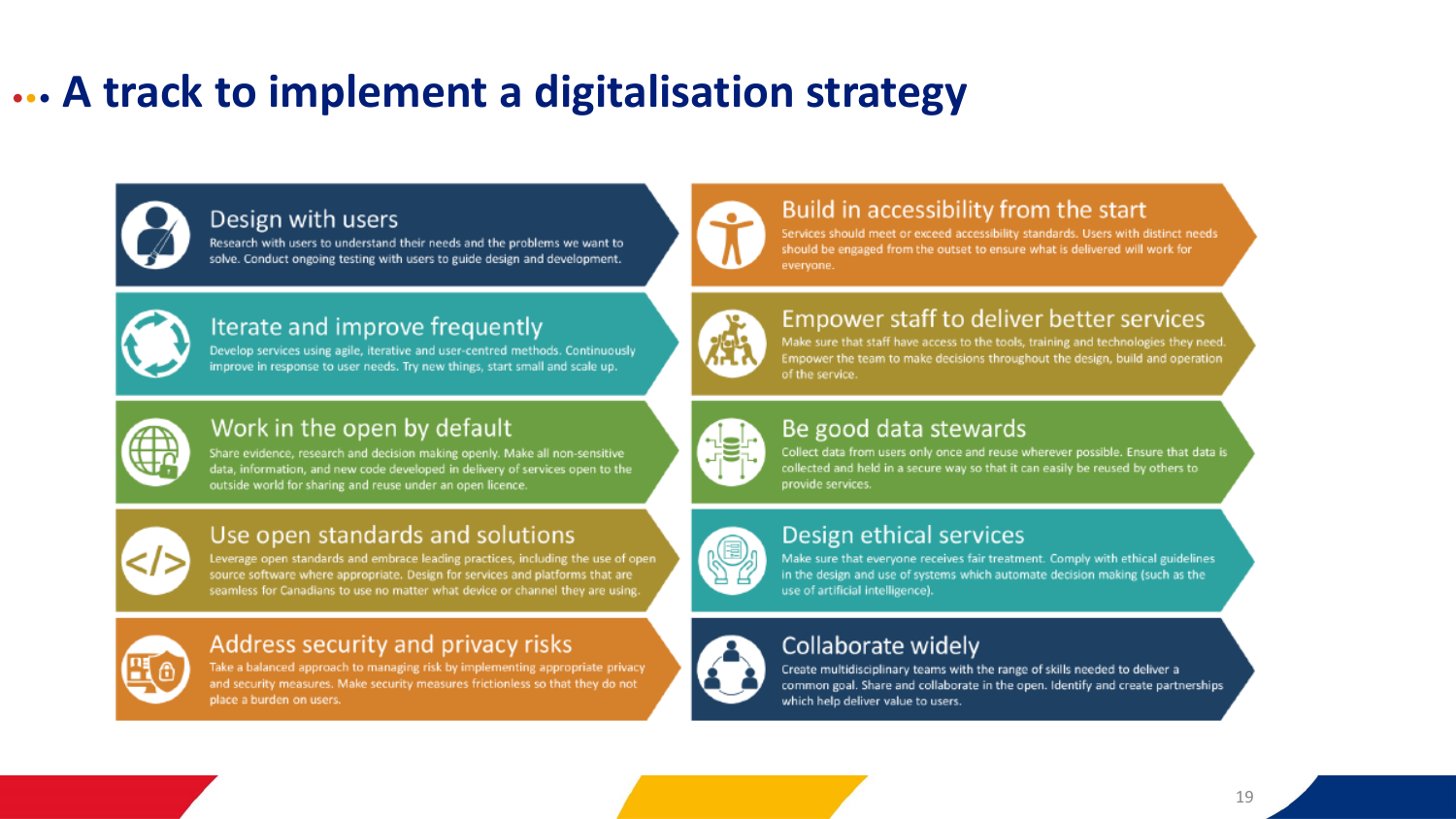#### ••• **How to conclude?**

- ➢ Consider ethics seriously in a "VUCA" environment
- $\triangleright$  Dare to dream based on the values of the organisation
- $\triangleright$  Think with diversity to avoid biases
- $\triangleright$  Work on the cultural change of the organisation
- $\triangleright$  Let the public services manage ethics and protect the citizens
- $\triangleright$  Focus on the human beings (the offenders)
- $\triangleright$  Remain the decision-maker